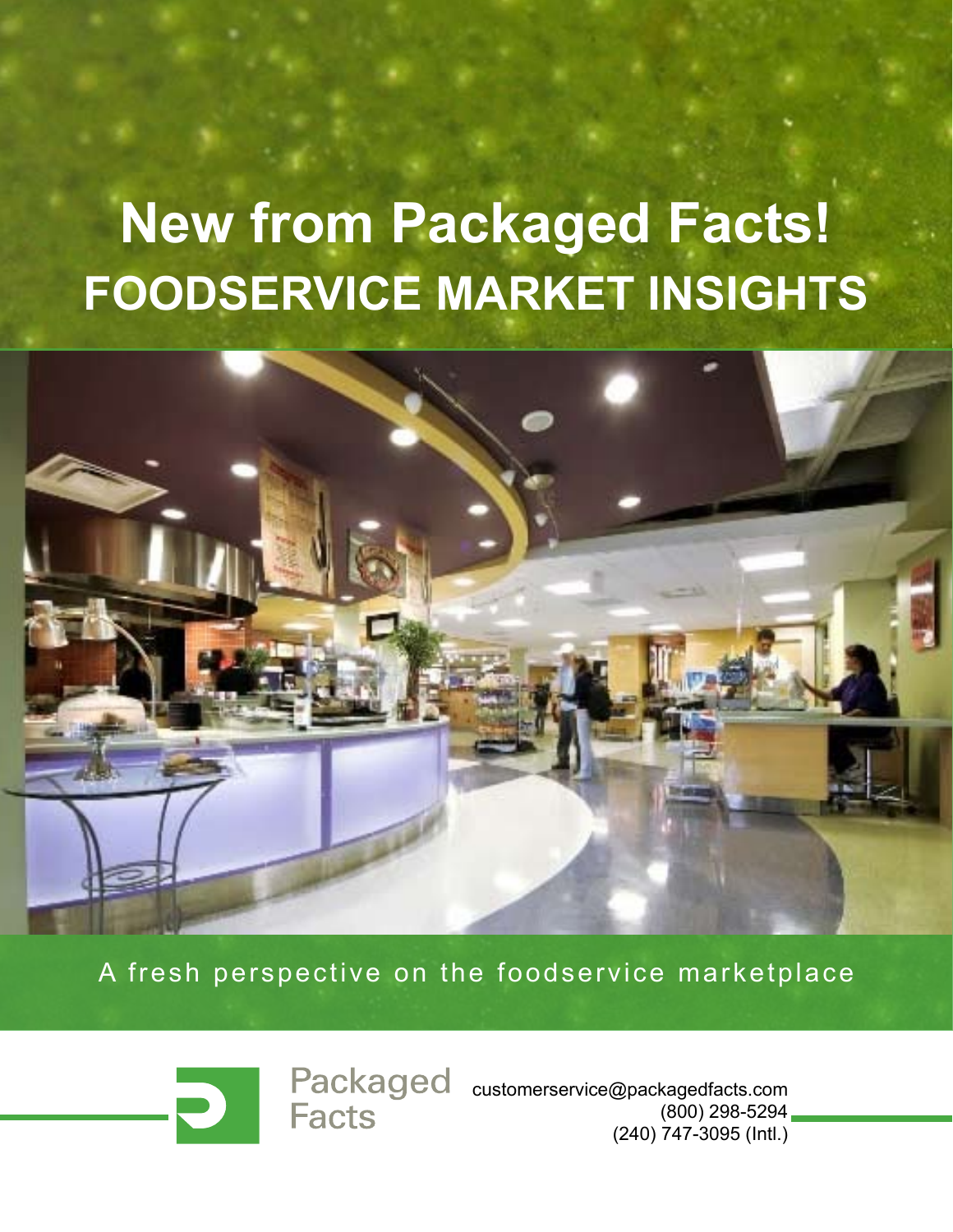

**Packaged Facts' new foodservice reports empower**<br>industry participants to respond to consumer<br>meads and behaviour in this construction mealed. Pro**needs and behaviors in this evolving market. By assessing today's foodservice landscape, our reports provide insight and direction for tomorrow.** 

#### **A Unique Perspective on the Foodservice Consumer**

Baseline demographics (such as age, household income, gender, and race/ethnicity) are important for consumer analysis, but true insight requires drilling down beyond standard consumer segmentation to provide demographic and psychographic insight on a more granular level.

Packaged Facts foodservice report draw from our proprietary consumer tracking surveys, providing up-to-date comparative

analysis of key restaurant trends and consumer attitudes throughout the year.

This tracking offers a valuable look at restaurant shopper insight, purchasing decisions, spending patterns, and purchasing outlook—assessed by restaurant segment and key demographics.



#### **A fresh perspective on the foodservice marketplace**

Titles include:

- The U.S. Foodservice Landscape 2010: Restaurant Industry and Consumer Trends, Momentum and Migration
- Prepared Foods and Ready-to-Eat Foods at Retail: The New Competition to Foodservice
- Breakfast Trends in the U.S.
- Lunch Trends in the U.S.
- Dinner Trends in the U.S.
- Snack and Dessert Trends in the
- Meeting the Needs of Gen Y/ **Millennials**
- Meeting the Needs of Generation X\*
- Meeting the Needs of Baby Boomers\*
- Meeting the Needs of Hispanics\*
- Foodservice Trends at Schools and Colleges\*
	- Foodservice Catering Opportunities\*

\*Titles subject to change

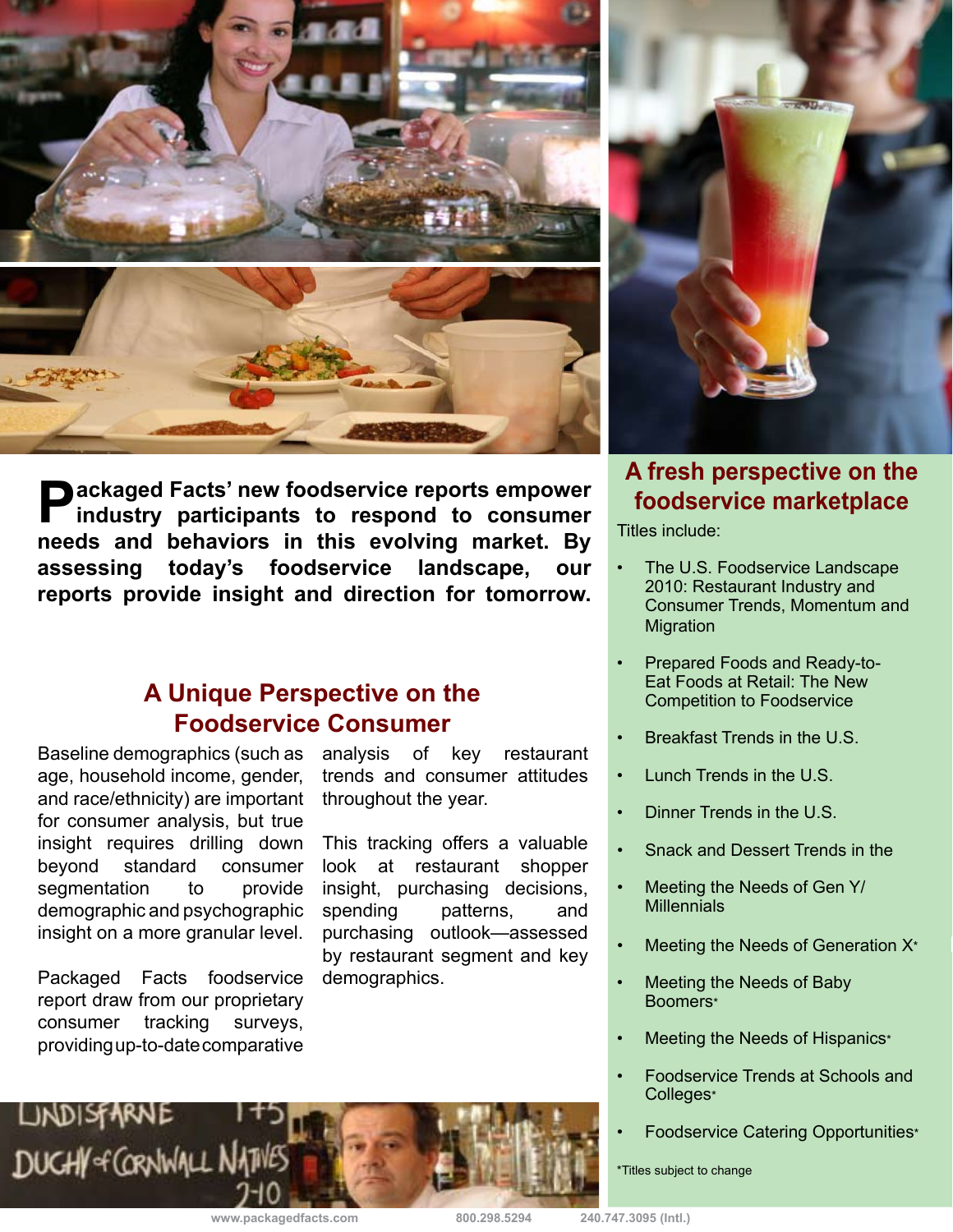#### **Visit us on the Web**

Want a better look at what this series is all about? Sample pages of our foodservice reports are available at:

www.packagedfacts.com/landing/foodservice.asp





#### **Data Methodology**

Report data is derived from thorough analysis of a comprehensive set of sources, including:

- Proprietary company interviews
- Proprietary consumer surveys
- The U.S. Census Bureau
- The Bureau of Labor Statistics Consumer Expenditure Survey
- • The U.S. Department of Agriculture
- The U.S. Securities and Exchange Commission
- The Bureau of Labor Statistics Retail Trade Survey
- • Company earnings calls and company presentations
- • Trade associations and trade magazines
- • Academic journals
- • Industry conferences
- • Restaurant menu tracking

#### **Sales Analysis**

Sales analyses are derived from:

- Trended sales of more than 400 restaurant brands
- Trended restaurant industry sales and usage by:
- Industry Segment
- Consumer Demographic
- Day part
- Restaurant cuisine type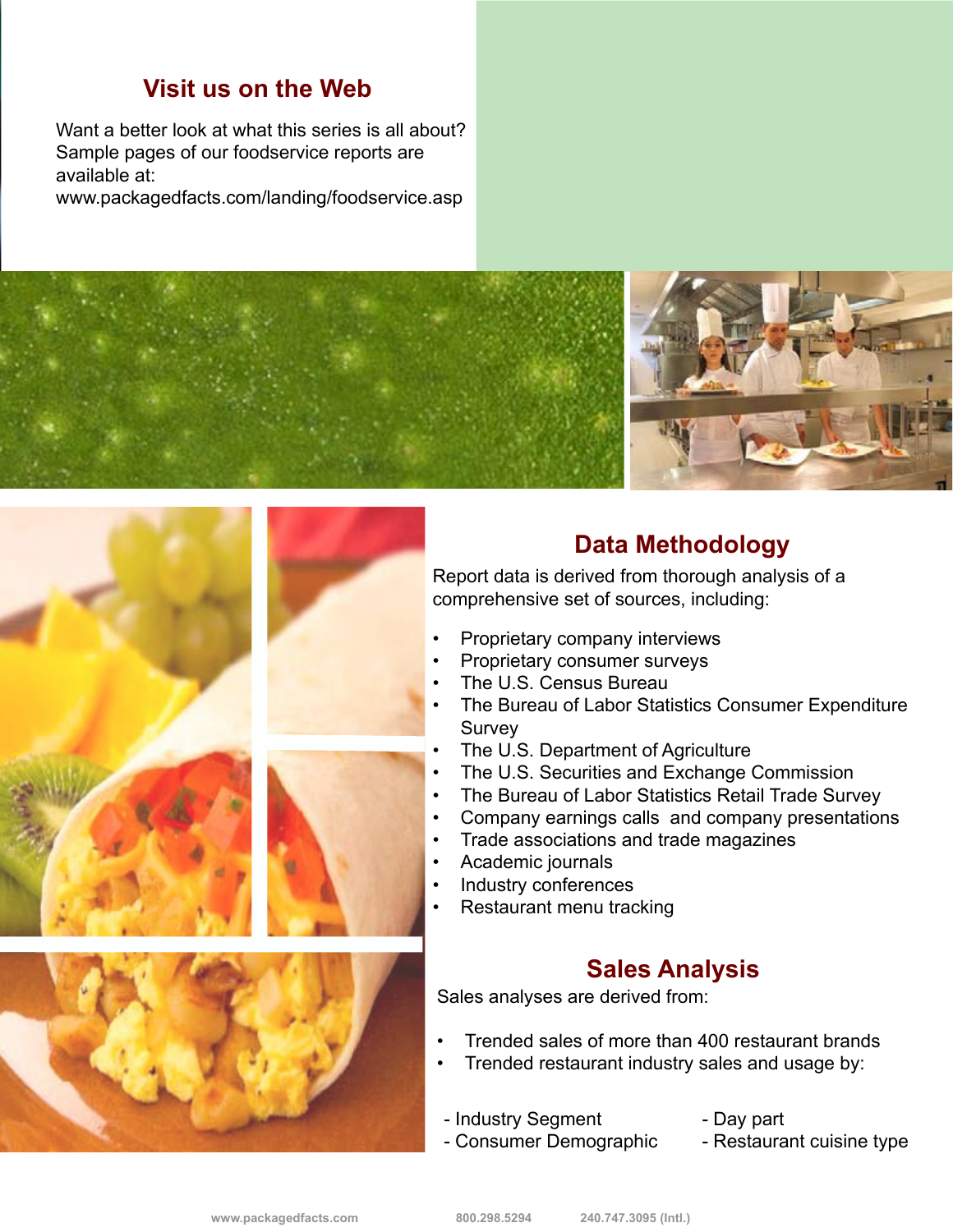### **New Foodservice Market Insight Studies**

#### **The U.S. Foodservice Landscape 2010: Restaurant Industry and Consumer Trends, Momentum and Migration**

Providing unique insights into consumers' evolving relationship with the foodservice industry, this report helps restaurant operators position their brands—and menus—accordingly. Highlights include 1) directional consumer behavioral and attitude analysis via Packaged Facts' proprietary Consumer Restaurant Outlook Tracker; 2) Via its Consumer Restaurant Usage and Spend Tracker, unique analysis of meal usage by restaurant type, party size and party spend; 3) Share of Stomach sales analysis that trends foodservice sales by segment against its retail counterpart, and provides quarterly same-store comparable trends and guest traffic frequency trends for more than 50 restaurant brands by segment; and 4) current and future menu pricing strategies and consumer brand affiliations.

LA 2624812 May 2010 \$3,995

#### **Prepared Foods and Ready-to-Eat Foods at Retail: The New Competition to Foodservice**

This report offers the foodservice and retail industries new insight into the highly competitive prepared and ready-to-eat foods space. Relying heavily on proprietary consumer research, the report provides "consumer drilldowns" and psychographic profiling, offering foodservice operators and retailers unique access to the minds of prepared foods consumers. The report also includes in-depth store audits of prepared foods programs at leading supermarkets, supercenters and warehouse/club stores, providing on-the-ground analysis of store formats, food prices, food types and menu items.

LA 2694891 July 2010 \$3,995

#### **Breakfast Trends in the U.S. Foodservice Market**

This report provides unique insights into consumers' evolving relationship with the breakfast daypart, helping restaurant operators position their brands—and menus—for consumers today and tomorrow. Topics covered in the report include breakfast daypart market size and forecast; value, convenience, menu item, and health innovations, strategies and trends; restaurant usage by daypart, according to restaurant segment; breakfast value menus and meal bundles; importance of healthy options related to the purchase decision.

LA 2718792 August 2010 \$3,995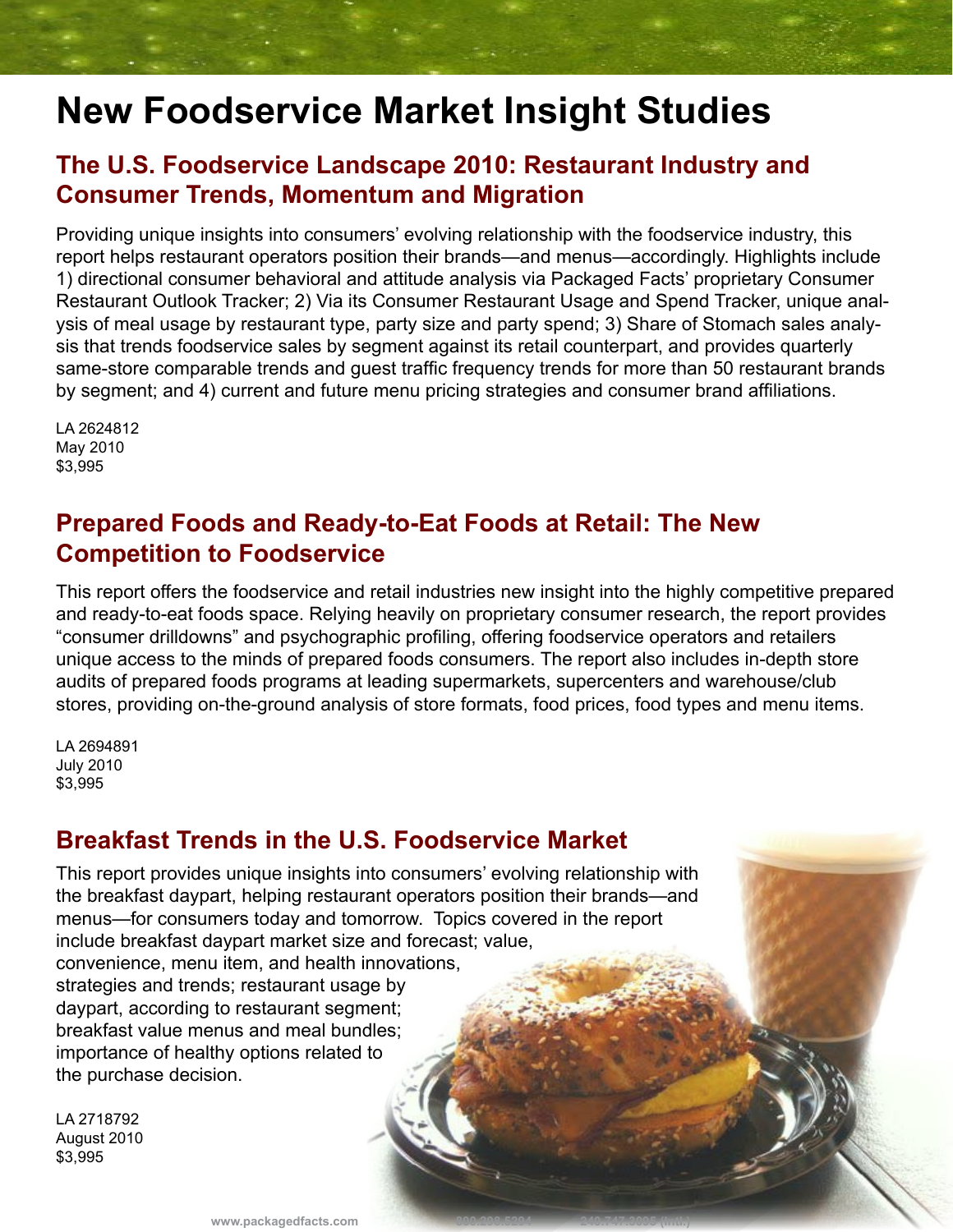### **Upcoming Foodservice Market Insight Studies**

#### **Lunch Trends in the U.S.**

Provides insight on consumer trends shaping the lunch hour (including convenience and ease, menu item characteristics, dining occasion and atmosphere, dining partner, and meal pricing thresholds). The report contains special sections on Budgeters and Healthy Eaters, and "menu pricing thresholds," which assess the degree to which consumers are influenced by \$3, \$5, and \$10 price points when choosing lunch.

LA 2756365 September 2010 \$3,995

#### **Dinner Trends in the U.S.**

This report provides an in-depth analysis on Small Mealers (diners driven toward small portions either by cost or by health preferences) and psychographic analysis of four key lifestyle groups. We analyze dinner daypart restaurant and menu selection patterns of four psychographic groups—Budgeters, Health Seekers, Big Eaters and Deal Seekers.

LA 2756366 October 2010 \$3,995

#### **Snacking & Dessert Trends in the U.S.**

This report looks at where and how snacks are eaten, how they fit into consumers' activities and routines, and the relationship between snacking, hunger and health. It also provides insight on consumer attitudes and behaviors related to dessert formats and purchase incentives; studies rationales for "passing" on dessert at dinner; and drills down into the attitudes and behavior of Dessert Lovers, frequent dessert eaters who make dessert a mainstay of their dining out experience.

LA 2756368 October 2010 \$3,995



**Foodservice Market Insight reports include:**

*"Share of stomach" sales analysis* of daypart spending by foodservice segment, which includes detailed daypart sales analysis by demographic.

Our sales analysis also includes a combination of metrics (including comparable same-store sales trends and related guest traffic frequency analysis), giving a directional perspective on current sales trends.  $\mathcal{L}$ 

Via our *proprietary Consumer Spend Tracker*, Packaged Facts provides directional analysis on consumer spending behaviors and attitudes related to restaurant use. Current consumer behavior, as well as intended consumer behavior during the "next three months," is assessed according to each daypart.  $\mathcal{L}$ 

*Menu pricing strategies* are now a top priority, as restaurants use the arsenal of tools at their disposal to drives sales, so we provide detailed analysis on related trends and initiatives.

 $\mathcal{L}$ 

Packaged Facts *analyzes restaurant brands* that play a role in each daypart, which we support with a variety of information, including Food Lifestyle Segmentation and core demographic analysis for low- and high-frequency brand users, as well as sales metrics. We focus on recession-driven responses and menu strategies taking the brands through 2010 and into 2011.

**www.packagedfacts.com 800.298.5294 240.747.3095 (Intl.)**